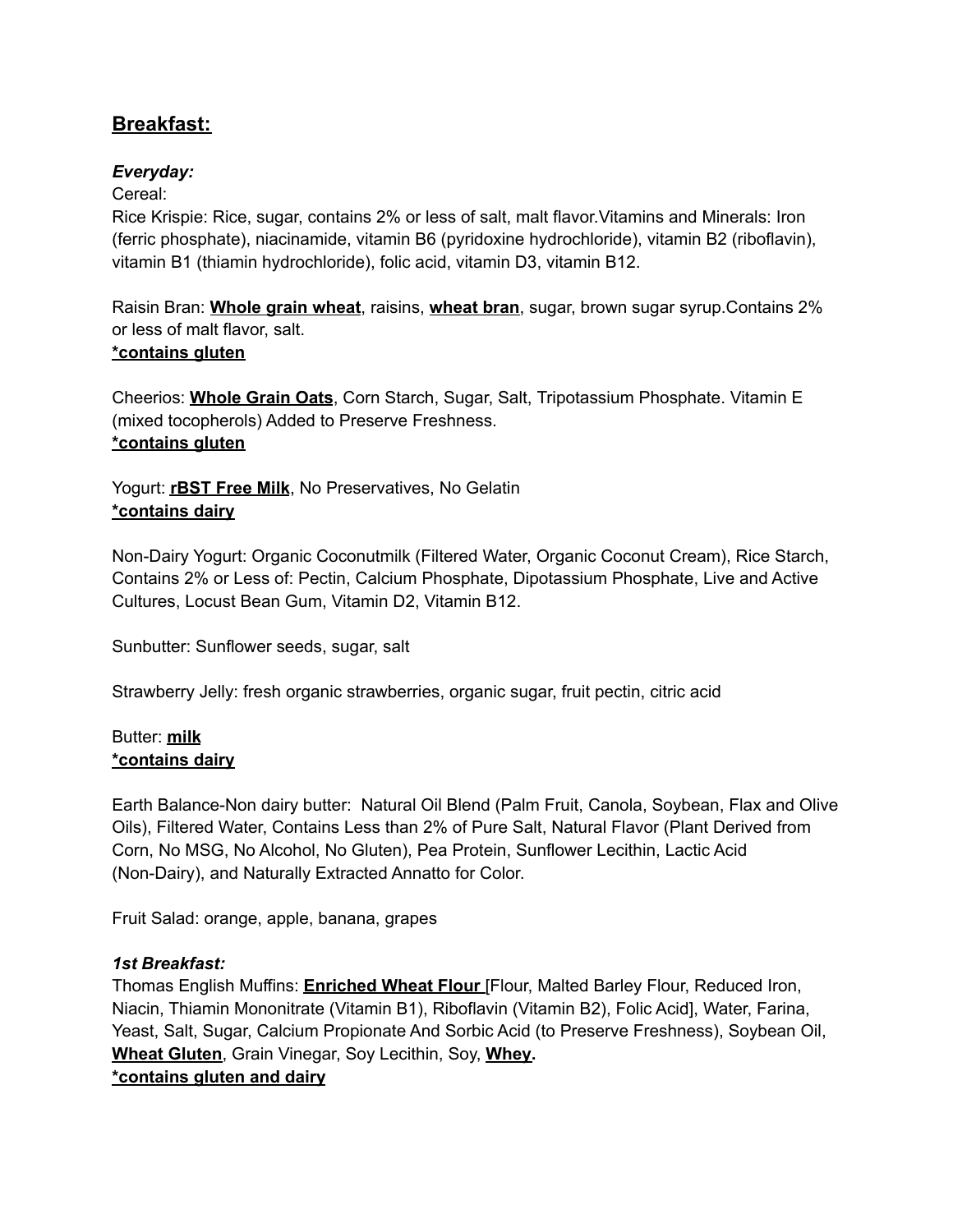#### Eggs, with or without **cheese \*contains dairy**

Heinz Ketchup: TOMATO CONCENTRATE FROM RED RIPE TOMATOES, DISTILLED VINEGAR, HIGH FRUCTOSE CORN SYRUP, CORN SYRUP, SALT, SPICE, ONION POWDER, NATURAL FLAVORING.

## *2nd Breakfast:*

Krusteaz Pancakes (with buttermilk): **Enriched bleached flour (wheat flour**, malted barley flour, niacin, reduced iron, thiamin mononitrate, riboflavin, folic acid), sugar, dextrose, leavening (baking soda, sodium aluminum phosphate, monocalcium phosphate), food starch-modified, salt, soybean oil, **egg whites, buttermilk. \*contains dairy, gluten and eggs**

Krusteaz Honey Wheat Pancakes: **Enriched Bleached Flour (wheat Flour,** Niacin, Reduced Iron, Thiamin Mononitrate, Riboflavin, Folic Acid, Malted Barley Flour), **Whole Wheat Flour,** Sugar, Dextrose, Leavening (baking Soda, Sodium Aluminum Sulfate, Monocalcium Phosphate), Soybean Oil, Soy Flour, Salt, Honey Powder, Sodium Stearoyl Lactylate. **\*contains gluten**

King Arthur Gluten Free Pancakes: WHOLE GRAIN BROWN RICE FLOUR, POTATO STARCH, TAPIOCA STARCH, RICE FLOUR, CANE SUGAR, BAKING POWDER (BAKING SODA, CALCIUM ACID PYROPHOSPHATE, MONOCALCIUM PHOSPHATE), NATURAL FLAVORS, SALT, VITAMIN AND MINERAL BLEND [CALCIUM CARBONATE, NIACINAMIDE (VITAMIN B3), REDUCED IRON, THIAMIN HYDROCHLORIDE (VITAMIN B1), RIBOFLAVIN (VITAMIN B2)], XANTHAN GUM.

Bisquick Gluten Free Pancakes: Rice Flour, Sugar, Leavening (baking soda, sodium aluminum phosphate, monocalcium phosphate), Modified Potato Starch, Salt, Xanthan Gum.

Syrup: corn syrup, high fructose corn syrup, water, salt, natural and artificial flavors, carmel color, and 1/10 of 1% sodium benzoate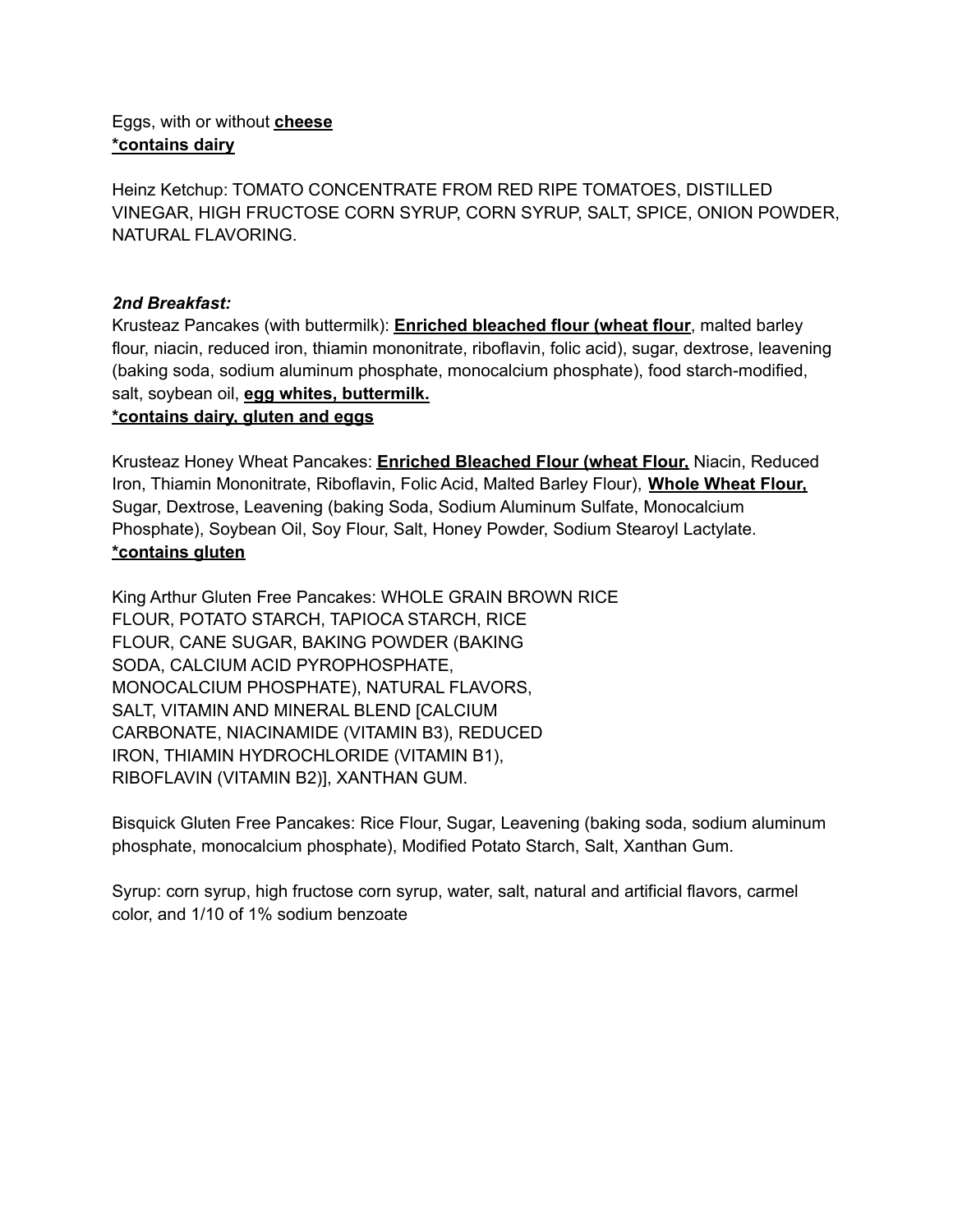# **Dinner:**

## **Burritos:**

Tortillas: **Flour** [More](https://shop.mirancho.com/products/mamas-burrito-flour-tortillas-4-packs) info here **\*contains gluten**

Rosarita Refried Beans: Cooked Beans, Water, Less than 2% of: **Lard** (Adds a Trivial Amount of Fat), Salt, Distilled Vinegar, Chile Pepper, Onion Powder, Spices, Garlic Powder, Natural Flavor. May contain: soy.

#### **\*contains animal product, pork**

Rosarita Vegetarian Beans: Cooked Beans, Water, Less than 2% of: Canola Oil (Adds a Trivial Amount of Fat,), Salt, Distilled Vinegar, Chile Pepper, Onion Powder, Spices, Garlic Powder, Natural Flavor. May Contain: soy.

Lemonade: SUGAR, FRUCTOSE, CITRIC ACID, CONTAINS LESS THAN 2% OF MALTODEXTRIN, SODIUM ACID PYROPHOSPHATE, MAGNESIUM OXIDE, SODIUM CITRATE, ASCORBIC ACID (VITAMIN C), NATURAL FLAVOR. ARTIFICIAL COLOR, YELLOW 5 LAKE, SOY LECITHIN, TOCOPHEROL (PRESERVES FRESHNESS).

Sour Cream: **Cultured Cream, Skim Milk**, Vitamin A Palmitate. **\*contains dairy**

Shredded Cheese: Monterey Jack, Medium Cheddar, Queso Quesadilla And Asadero Cheeses (cultured **Pasteurized Milk**, Salt, Enzymes, Annatto [vegetable Color In Cheddar Cheese]), Potato Starch Added To Prevent Caking, Natamycin (a Natural Mold Inhibitor) **\*contains dairy**

**Lettuce** 

Guacamole\* when available \*: avocados

Tomato

Salsa: Organic tomatoes, organic jalapeno peppers, organic onions, water, organic tomato paste, organic cilantro, sea salt, organic sugar, organic vinegar, organic cumin, organic garlic, organic cayenne pepper.

Tortilla Chips: Corn, Vegetable Oil (Corn, Canola, and/or Sunflower Oil), and Salt.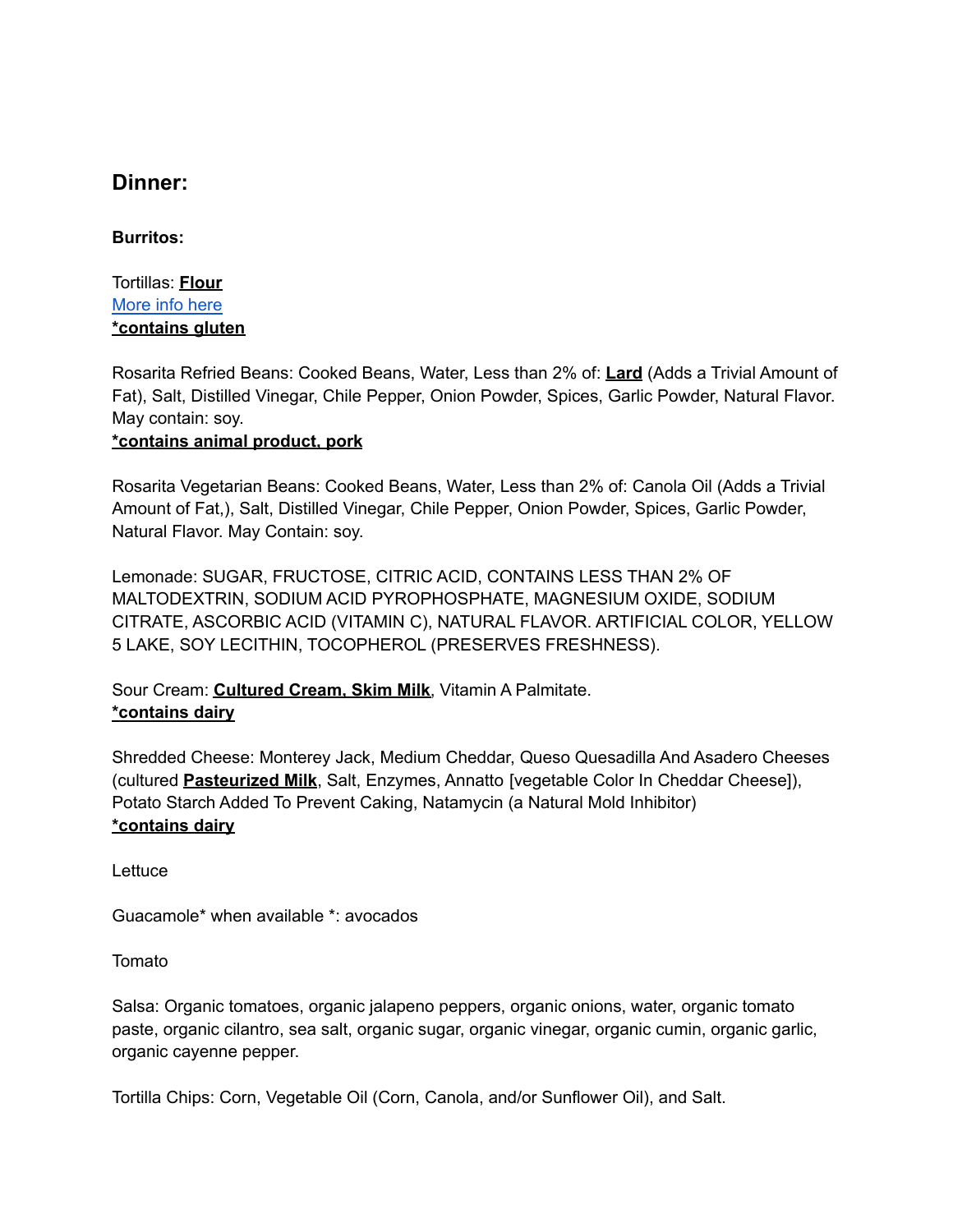Tapatio: Water, Red Peppers, Salt, Spices, Garlic, Acetic Acid, Xanthan Gum, Sodium Benzoate as a Preservative.

## **Spaghetti:**

Pasta: **Semolina (Wheat), Durum Wheat Flour**, Vitamins/Minerals: Vitamin B3 (Niacin), Iron (Ferrous Sulfate), Vitamin B1 (Thiamine Mononitrate), Vitamin B2 (Riboflavin), Folic Acid. **\*contains gluten**

Gluten Free Pasta: Banza Chickpea: Chickpeas, Pea Starch, Tapioca, Xanthan Gum

Tomato Sauce: vine ripened tomatoes, sea salt, dehydrated onions, dehydrated garlic, spices, natural flavorings, sweet bell pepper, citric acid

Extra Costco Tomato Sauce: organic tomato puree (water, tomato paste), sea salt, organic granulated sugar, citric acid, organic red pepper

Ground Turkey

Onion

Marinated Artichoke Hearts: trimmed artichoke hearts, water, canola oil, distilled vinegar, salt, garlic, spices, citric acid and ascorbic acid to preserve color.

Spinach

(Garlic) French Bread: **Unbleached Wheat Flour (Wheat Flour, Malted Barley Flour,** Niacin, Iron, Thiamine Mononitrate, Riboflavin, Folic Acid), Water, 2% or Less or Each of the Following: Soybean Oil, Enzymes, Ascorbic Acid (Vitamin C), Sea Salt, Yeast. **\*contains gluten**

Gluten Free Bread:

Canyon Bakehouse: Water, Brown Rice Flour, Tapioca Flour, Whole Grain Sorghum Flour, Organic Cane Sugar, Potato Flour, Non-GMO Expeller Pressed Canola Oil, Xanthan Gum, **Egg Whites, Eggs**, Yeast, Cultured Brown Rice Flour, Sea Salt, Vinegar (Organic Cane Sugar Vinegar), Sunflower Lecithin, Enzymes.

#### **\*contains eggs**

Butter: **milk \*contains dairy**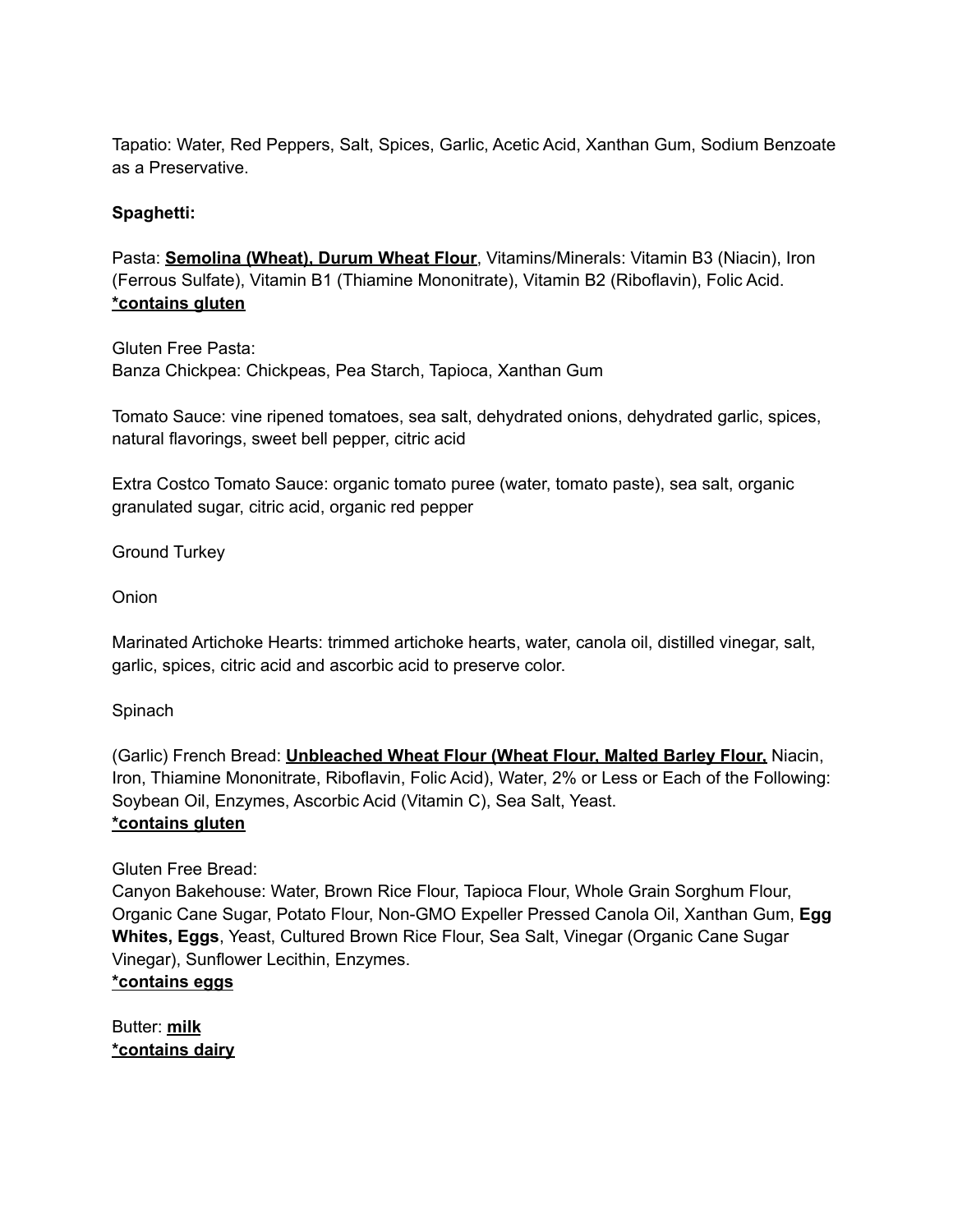Earth Balance-Non dairy butter: Natural Oil Blend (Palm Fruit, Canola, Soybean, Flax and Olive Oils), Filtered Water, Contains Less than 2% of Pure Salt, Natural Flavor (Plant Derived from Corn, No MSG, No Alcohol, No Gluten), Pea Protein, Sunflower Lecithin, Lactic Acid (Non-Dairy), and Naturally Extracted Annatto for Color.

Tomatoes

**Lettuce** 

Black olives: Ripe Manzanilla Olives, Water, Sea Salt, Ferrous Gluconate (To Stabilize Color).

Ranch Dressing: Vegetable Oil (soybean and/or canola oil), water, **egg yolk**,sugar, salt, **cultured nonfat buttermilk**, natural flavors, spices, dried garlic, dried onion, vinegar, phosphoric acid, xanthan gum, modified food starch, MSG, artificial flavors, disodium phosphate, sorbic acid, calcium disodium, preservatives, disodium inosinate **\*contains dairy**

## Balsamic Dressing:

*Newman's*: Canola Oil, Water, Balsamic Vinegar (Wine Vinegar, Cooked Grape Must, Caramel Color), Distilled Vinegar, Extra Virgin Olive Oil, Sea Salt, Less Than 2% Of: Garlic, Sugar, Black Pepper, Onion, Red Bell Peppers\*, Oregano\*, Basil\*, Parsley\*, Marjoram\*, Xanthan Gum (As A Thickener), Green Onion\*.

*Ken's*: Water, High Fructose Corn Syrup, Balsamic Vinegar, Red Wine Vinegar, Vegetable Oil (Soybean And/or Canola), Olive Oil, Contains Less Than 2% Of Salt, Garlic,\* Xanthan Gum, Spice, Sodium Alginate, Propylene Glycol Alginate, Calcium Disodium Edta (To Protect Flavor).

Parmesan Cheese: Parmesan Cheese (Pasteurized Part-**Skim Milk**, Cheese Culture, Salt, Enzymes), Cellulose Powder, Potassium Sorbate to Protect Flavor. **\*contains dairy**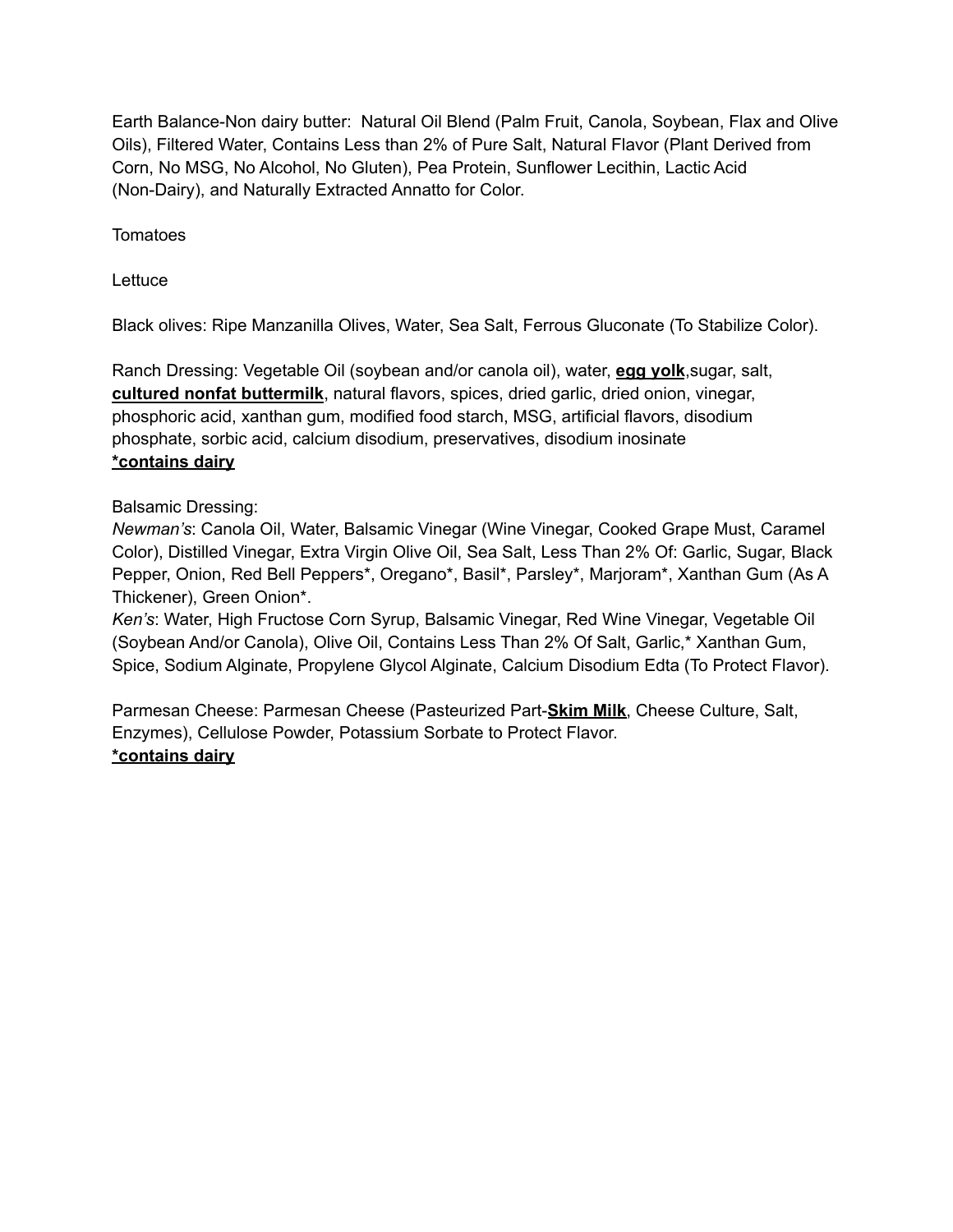# **Lunch:**

## **1st Lunch:**

Wheat Thins: **WHOLE GRAIN WHEAT FLOUR**, CANOLA OIL, SUGAR, CORNSTARCH, MALT SYRUP (FROM CORN AND BARLEY), SALT, REFINER'S SYRUP, LEAVENING (CALCIUM PHOSPHATE AND BAKING SODA). **\*contain gluten**

Mary's Gluten Free Crackers: Whole grain brown rice\*, whole grain quinoa\*, pumpkin seeds\*, sunflower seeds\*, brown sesame seeds\*, brown flax seeds\*, poppy seeds\*, minced onion\*, garlic powder\*, sea salt. \*Organic. Manufactured on equipment that produces products containing soy.

Kirkland Monterey Jack Cheese: **Cultured pasteurized milk,** salt, enzymes. **\*contains dairy**

Tillamook Medium Cheddar Cheese: **Cultured Milk**, Salt, Enzymes, Annatto (Color). **\*contains dairy**

Dairy Free Chao Cheese: Filtered water, coconut oil, modified corn and potato starch, potato starch, fermented chao tofu (soybeans, water, salt, sesame oil, calcium sulfate), sea salt, natural flavor, olive extract (antioxidant used as a preservative) and beta carotene.

Kirkland Turkey: TURKEY BREAST, TURKEY BROTH, VINEGAR, CONTAINS 2% OR LESS OF THE FOLLOWING: MODIFIED FOOD STARCH, SALT, BROWN SUGAR, SODIUM PHOSPHATE.

Field Roast Plant Based Deli Slices: Filtered water, **vital wheat gluten**, expeller pressed safflower oil, barley malt extract, yeast extract (yeast, salt, cane sugar), garlic, granulated garlic, onion powder, wheat flour, lentils, sea salt, cultured cane sugar, vinegar, carrots, organic wheat flakes, lemon juice concentrate, yellow pea flour, spices **\*contains gluten**

#### Nature's Bakery Fig Bars

Fig: **Whole Wheat Flour**, Fig Paste, Cane Sugar, Brown Rice Syrup, Canola Oil, Whole Grain Oats, Glycerin, Fruit Juice (for color), Sea Salt, Citric Acid, Baking Soda. **\*contains gluten**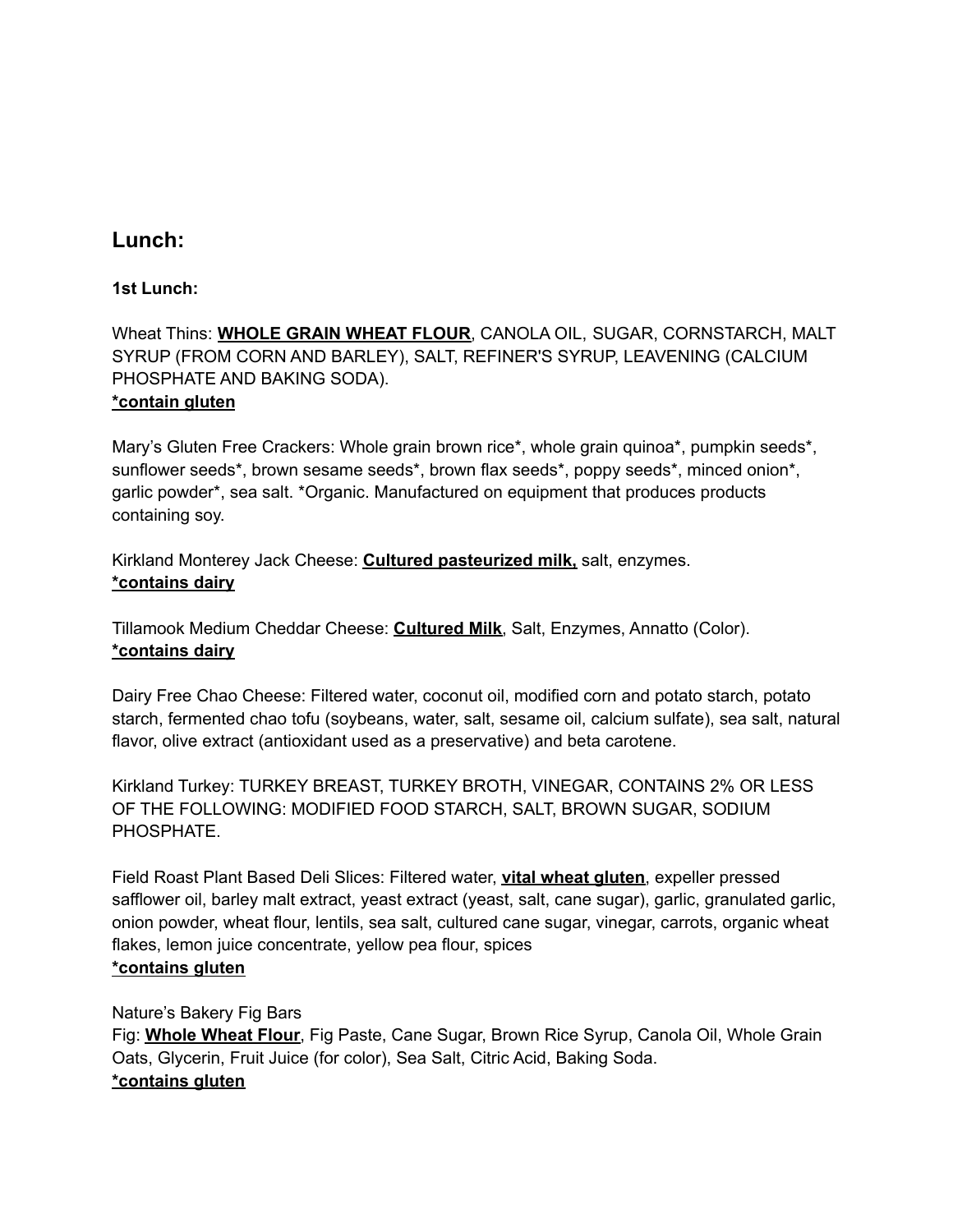Blueberry:**Whole Wheat Flour**, Cane Sugar, Fig Paste, Brown Rice Syrup, Blueberry Jam (Cane Sugar, Naturally Milled Sugar, Rice Starch, Glycerin, Blueberries, Apple Powder, Natural Flavors, Pectin, Citric Acid, Locust Bean Gum), Canola Oil, Whole Grain Oats, Glycerin, Fruit Juice (for color), Sea Salt, Natural Flavor, Citric Acid, Baking Soda. **\*contains gluten**

Raspberry: **Whole Wheat Flour**, Cane Sugar, Fig Paste, Brown Rice Syrup, Raspberry Jam (Naturally Milled Sugar, Organic Cane Sugar, Glycerin, Organic Rice Starch, Raspberries, Apple Powder, Natural Flavor, Pectin, Citric Acid, Locust Bean Gum), Canola Oil, Whole Grain Oats, Glycerin, Fruit Juice (for color), Sea Salt, Natural Flavor, Citric Acid, Baking Soda. **\*contains gluten**

Apple or Orange

## **2nd Lunch:**

Bread: **whole wheat flour,** water, yeast, **vital wheat gluten**, sugar, contains 2% or less of each of the following: **wheat bran**, molasses, salt, soybean oil, yeast nutrient (ammonium sulfate), dough conditioners (sodium stearoyl lactylate, ascorbic acid, monocalcium phosphate), calcium propionate (mold inhibitor), calcium sulfate, enzymes.

## **\*contains gluten**

Gluten Free Bread:

Canyon Bakehouse: Water, Brown Rice Flour, Tapioca Flour, Whole Grain Sorghum Flour, Organic Cane Sugar, Potato Flour, Non-GMO Expeller Pressed Canola Oil, Xanthan Gum, **Egg Whites, Eggs**, Yeast, Cultured Brown Rice Flour, Sea Salt, Vinegar (Organic Cane Sugar Vinegar), Sunflower Lecithin, Enzymes. **\*contains eggs**

Sunbutter: Sunflower seeds, sugar, salt

Strawberry Jelly: fresh organic strawberries, organic sugar, fruit pectin, citric acid

Honey Maid Graham Crackers: **Unbleached Enriched Flour** (Wheat Flour, Niacin, Reduced Iron, Thiamine Mononitrate {Vitamin B1}, Riboflavin {Vitamin B2}, Folic Acid), Graham Flour (**Whole Grain Wheat Flour**), Sugar, Canola Oil, Honey, Leavening (Baking Soda, Calcium Phosphate), Salt, Soy Lecithin, Artificial Flavor. **\*contains gluten**

Galbani String Cheese: **Pasteurized Skim Milk**, Cheese Cultures, Salt, Enzymes, And Vitamin A Palmitate **\*contains dairy**